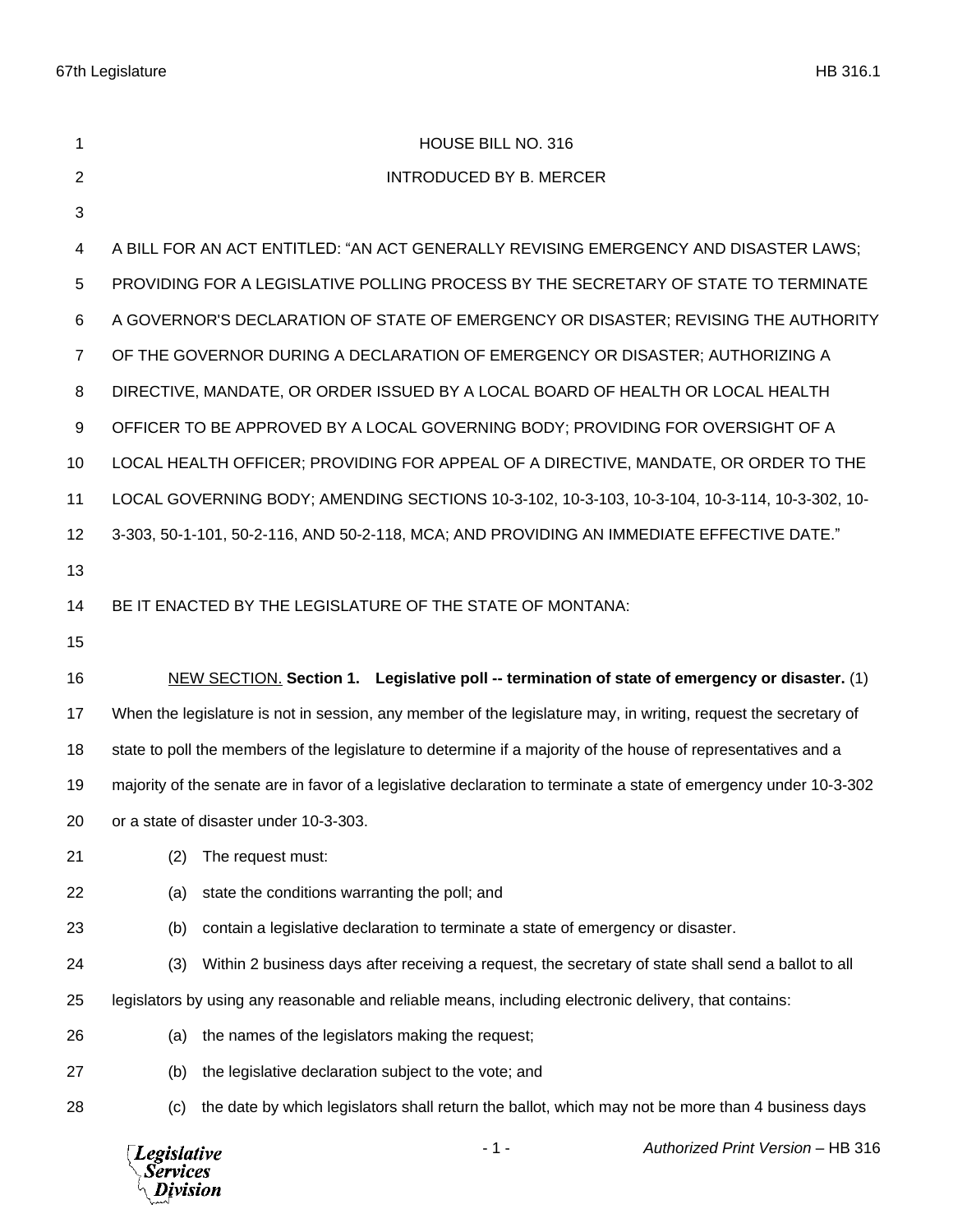after the date the ballots were sent.

 (4) A legislator may cast and return a vote by delivering the ballot in person, by mailing, or by sending the ballot by facsimile transmission or electronic mail to the office of the secretary of state. A legislator may not change the legislator's vote after the ballot is received by the secretary of state. The secretary of state shall tally the votes within 1 business day after the date for return of the votes. If a majority of the members voting in each house vote to approve a termination, then the state of emergency or disaster terminates based on the declaration that was sent with the ballot. For the vote count to be valid, the secretary of state must receive the number of ballots equal to at least a quorum of the members of each house to ensure that a majority of the members of each house participated in the vote. (5) Nothing in this section limits: (a) the governor's authority over or command of the national guard; or (b) the authority of legislators to convene a special session by a poll of the legislature pursuant to 5-3- 105 to address emergencies and disasters, the laws applicable to them, and the state's response to emergencies and disasters. **Section 2.** Section 10-3-102, MCA, is amended to read: "**10-3-102. Limitations.** Parts 1 through 4 of this chapter may not be construed to give any state, local, or interjurisdictional agency or public official authority to: (1) interfere with the course or conduct of a labor dispute, except that actions otherwise authorized by parts 1 through 4 of this chapter or other laws may be taken when necessary to forestall or mitigate imminent or existing danger to public health or safety;  $\left(2\right)$  interfere with dissemination of news or comment on public affairs. However, any communications facility or organization, including but not limited to radio and television stations, wire services, and newspapers, may be required to transmit or print public service messages furnishing information or instructions in connection with an emergency or disaster. (2) interfere with or otherwise limit, modify, or abridge a person's physical attendance at or operation of a religious facility, church, synagogue, or other place of worship, or infringe on the right to religious beliefs and practices guaranteed to all citizens under the free exercise clause of the first amendment of the United

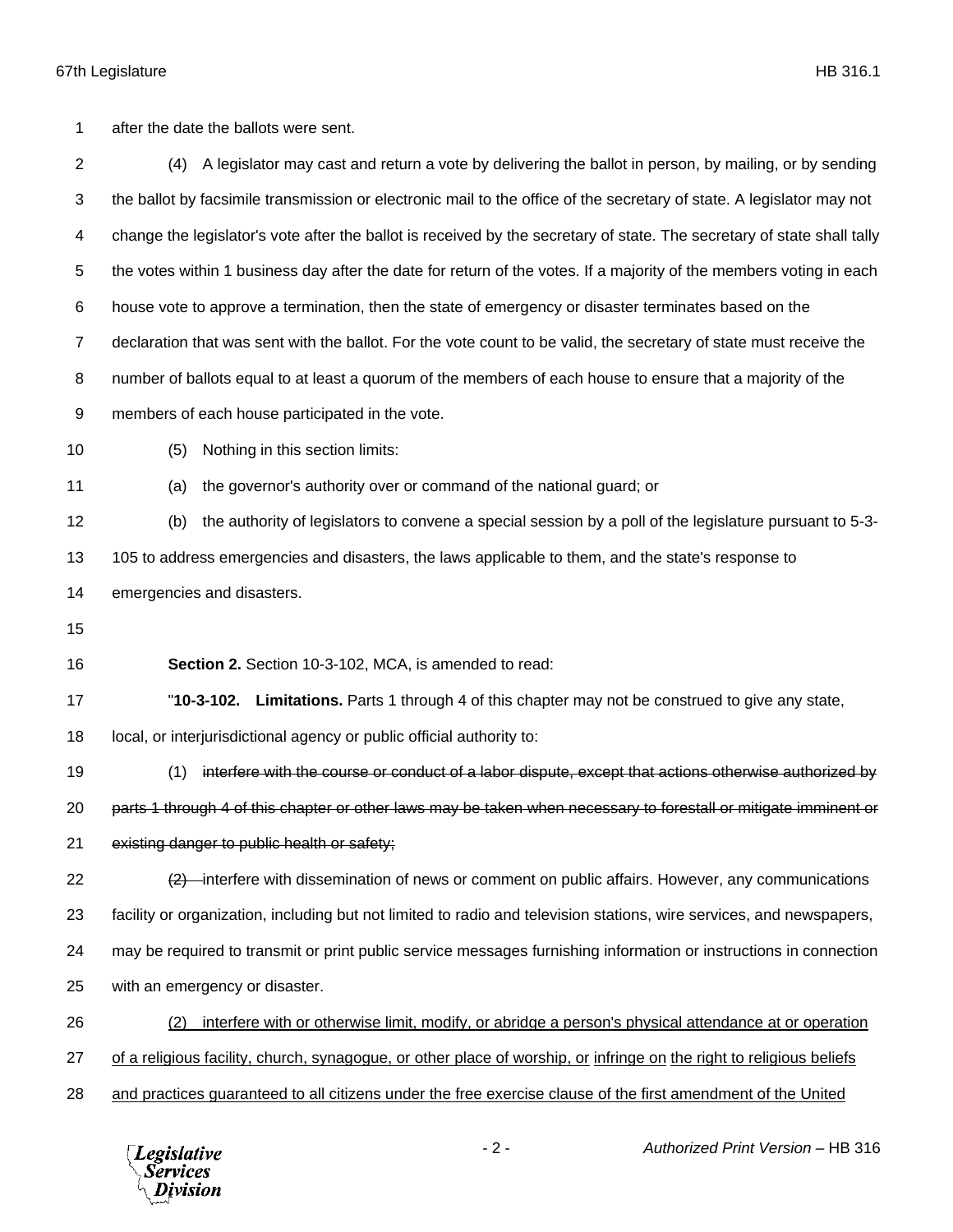| 1              | States constitution and under Article II, section 4, of the Montana constitution;                                       |
|----------------|-------------------------------------------------------------------------------------------------------------------------|
| $\overline{2}$ | (3)<br>affect the jurisdiction or responsibilities of police forces, firefighting forces, units of the armed            |
| 3              | forces of the United States, or any personnel of those entities when on active duty, but state, local, and              |
| 4              | interjurisdictional disaster and emergency plans must place reliance upon the forces available for performance          |
| 5              | of functions related to emergencies and disasters; or                                                                   |
| 6              | limit, modify, or abridge the authority of the governor to proclaim martial law or exercise any other<br>(4)            |
| $\overline{7}$ | powers vested in the governor under the constitution, statutes, or common law of this state independent of or in        |
| 8              | conjunction with any provisions of parts 1 through 4 of this chapter;                                                   |
| 9              | authorize the confiscation of a firearm lawfully owned, possessed, or carried by a law-abiding<br>(5)                   |
| 10             | citizen; or                                                                                                             |
| 11             | except in an imminent life-threatening situation, restrict any uniformed employee of a licensed<br>(6)                  |
| 12             | private security company, acting within the scope of employment, from entering and remaining in an area where           |
| 13             | an emergency or disaster has been declared."                                                                            |
| 14             |                                                                                                                         |
| 15             | Section 3. Section 10-3-103, MCA, is amended to read:                                                                   |
| 16             | "10-3-103. Definitions. As used in parts 1 through 4 of this chapter, the following definitions apply:                  |
| 17             | "All-hazard incident management assistance team" means a team that includes any combination<br>(1)                      |
| 18             | of personnel representing local, state, or tribal entities that has been established by the state emergency             |
| 19             | response commission provided for in 10-3-1204 for the purpose of local incident management intended to                  |
| 20             | mitigate the impacts of an incident prior to a disaster or emergency declaration.                                       |
| 21             | "Area" or "area threatened" means an area within the exterior boundaries of the state, including<br>(2)                 |
| 22             | the exterior boundaries of a federally recognized Indian tribe with consent from the tribal government, which           |
| 23             | could include the state in its entirety.                                                                                |
| 24             | "Civil defense" means the nuclear preparedness functions and responsibilities of disaster and<br>(2)(3)                 |
| 25             | emergency services.                                                                                                     |
| 26             | "Department" means the department of military affairs.<br>$\left( 3\right) (4)$                                         |
| 27             | "Disaster" means the occurrence or imminent threat of widespread or severe damage, injury, or<br>$\frac{(4)(5)}{2}$     |
| 28             | loss of life or property, or shortage of food, water, or fuel resulting from any natural or artificial cause, including |
|                | Authorized Print Version - HB 316<br>$-3-$<br><b>Legislative</b><br><b>Services</b><br>Division                         |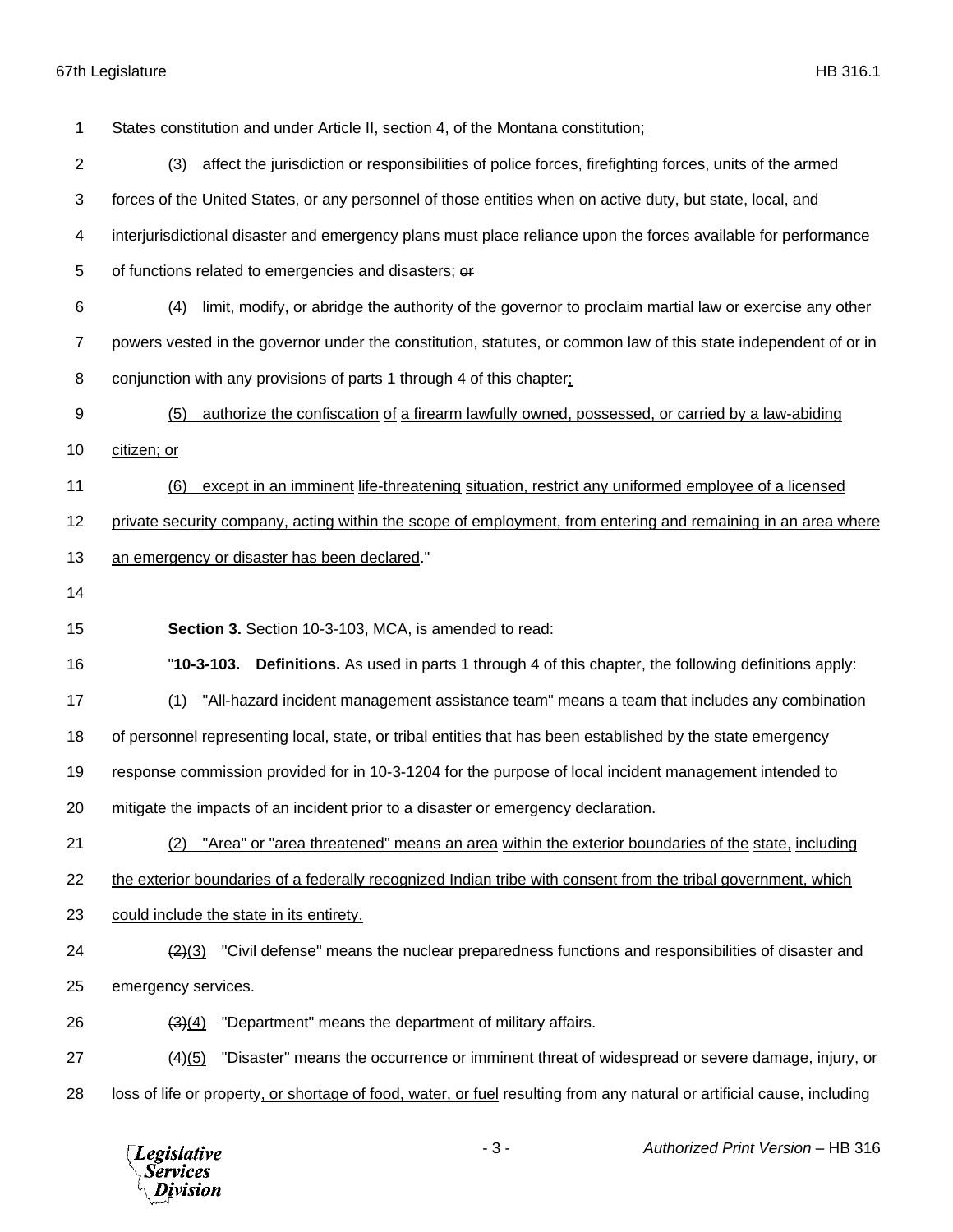tornadoes, windstorms, snowstorms, wind-driven water, high water, floods, wave action, earthquakes,

landslides, mudslides, volcanic action, avalanche, snowstorm, prolonged extreme cold, fires, explosions, air or

water contamination requiring emergency action to avert danger or damage, blight, droughts, infestations, riots,

sabotage, hostile military or paramilitary action, disruption of state services, accidents involving radiation

5 byproducts or other hazardous materials, outbreak of disease, epidemic, bioterrorism, or incidents involving

weapons of mass destruction, a technological failure or malfunction, an industrial accident, a hazardous

materials accident, a public health condition, or a civil disturbance.

8 (5)(6) "Disaster and emergency services" means the preparation for and the carrying out of disaster and emergency functions and responsibilities, other than those for which military forces or other state or federal agencies are primarily responsible, to mitigate, prepare for, respond to, and recover from injury and damage resulting from emergencies or disasters.

 $(6)$ (7) "Disaster medicine" means the provision of patient care by a health care provider during a disaster or emergency when the number of patients exceeds the capacity of normal medical resources, facilities, and personnel. Disaster medicine may include implementing patient care guidelines that depart from recognized nondisaster triage and standard treatment patient care guidelines determining the order of evacuation and treatment of persons needing care.

17  $\left(7\right)(8)$  "Division" means the division of disaster and emergency services of the department.

18 (8)(9) "Emergency" means the imminent threat of a disaster causing immediate peril to life or property 19 that timely action can avert or minimize.

20  $\left(9\right)\left(10\right)$  (a) "Incident" means an event or occurrence, caused by either an individual or by natural phenomena, requiring action by disaster and emergency services personnel to prevent or minimize loss of life or damage to property or natural resources. The term includes the imminent threat of an emergency.

 (b) The term does not include a state of emergency or disaster declared by the governor pursuant to 10-3-302 or 10-3-303.

(11) "Outbreak of disease" means a credible threat of an imminent outbreak of disease that the

director of the department of public health and human services provided for in 2-15-2201 or the director's

designee certifies to the governor has a high probability of occurring soon. The certification must be based on

specific information received from a local, state, federal, or international agency, or another source that the

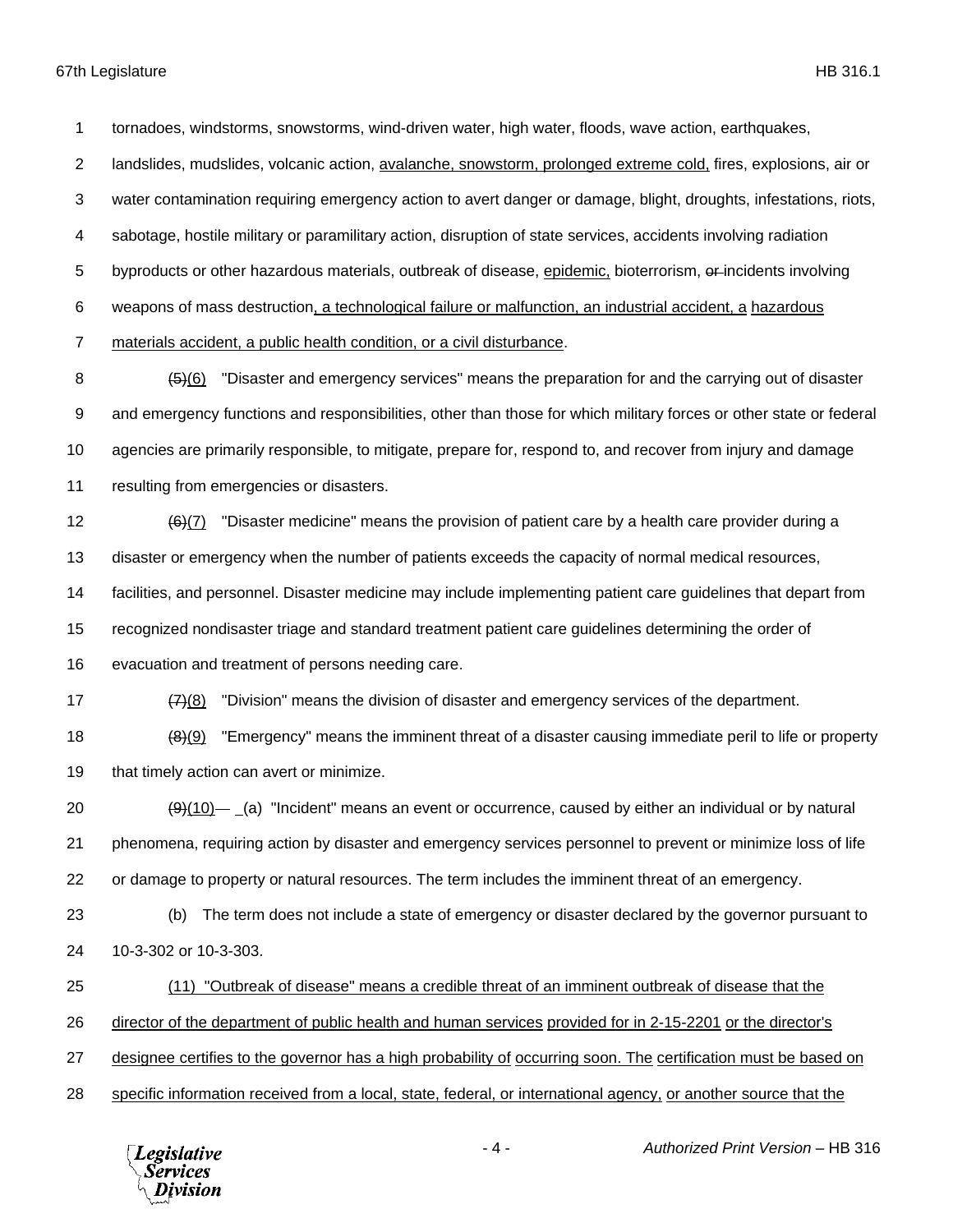| 1              | director or the designee determines is reliable.                                                                     |
|----------------|----------------------------------------------------------------------------------------------------------------------|
| $\overline{2}$ | (40)(12) "Political subdivision" means any county, city, town, or other legally constituted unit of local            |
| 3              | government in this state.                                                                                            |
| 4              | (44)(13) "Principal executive officer" means the mayor, presiding officer of the county commissioners,               |
| 5              | or other chief executive officer of a political subdivision.                                                         |
| 6              | (142)(14) "Temporary housing" means unoccupied habitable dwellings, suitable rental housing, mobile                  |
| 7              | homes, or other readily fabricated dwellings.                                                                        |
| 8              | (13)(15) "Tribal government" means the government of a federally recognized Indian tribe within the                  |
| 9              | state of Montana.                                                                                                    |
| 10             | (14)(16) "Volunteer professional" means an individual with an active, unrestricted license to practice a             |
| 11             | profession under the provisions of Title 37, Title 50, or the laws of another state."                                |
| 12             |                                                                                                                      |
| 13             | Section 4. Section 10-3-104, MCA, is amended to read:                                                                |
| 14             | "10-3-104. General authority of governor. (1) The legislature finds that the governor has broad                      |
| 15             | authority to proclaim a state of emergency or disaster in the state and to exercise emergency powers during the      |
| 16             | emergency. The legislature intends to allow the governor to immediately respond during a proclaimed state of         |
| 17             | emergency or disaster, including through the issuance of executive orders, proclamations, and orders                 |
| 18             | necessary to carry out the purpose of this chapter, and the ability to amend or rescind them. These executive        |
| 19             | orders, proclamations, and regulations have the force of law. The governor is responsible for carrying out parts     |
| 20             | 1 through 4 of this chapter.                                                                                         |
| 21             | In addition to any other powers conferred upon the governor by law, during the timeframe of a<br>(2)                 |
| 22             | state of emergency or disaster the governor may:                                                                     |
|                |                                                                                                                      |
| 23             | temporarily waive or suspend the provisions of any regulatory statute prescribing the procedures<br>(a)              |
| 24             | for conduct of state business or orders or rules of any state agency if the strict compliance with the provisions of |
| 25             | any statute, order, or rule would in any way prevent, hinder, or delay necessary action in coping with the           |
| 26             | emergency or disaster;                                                                                               |
| 27             | direct and compel the evacuation of all or part of the population from an emergency or disaster<br>(b)               |
| 28             | area within the state if the governor considers this action necessary for the preservation of life or other disaster |

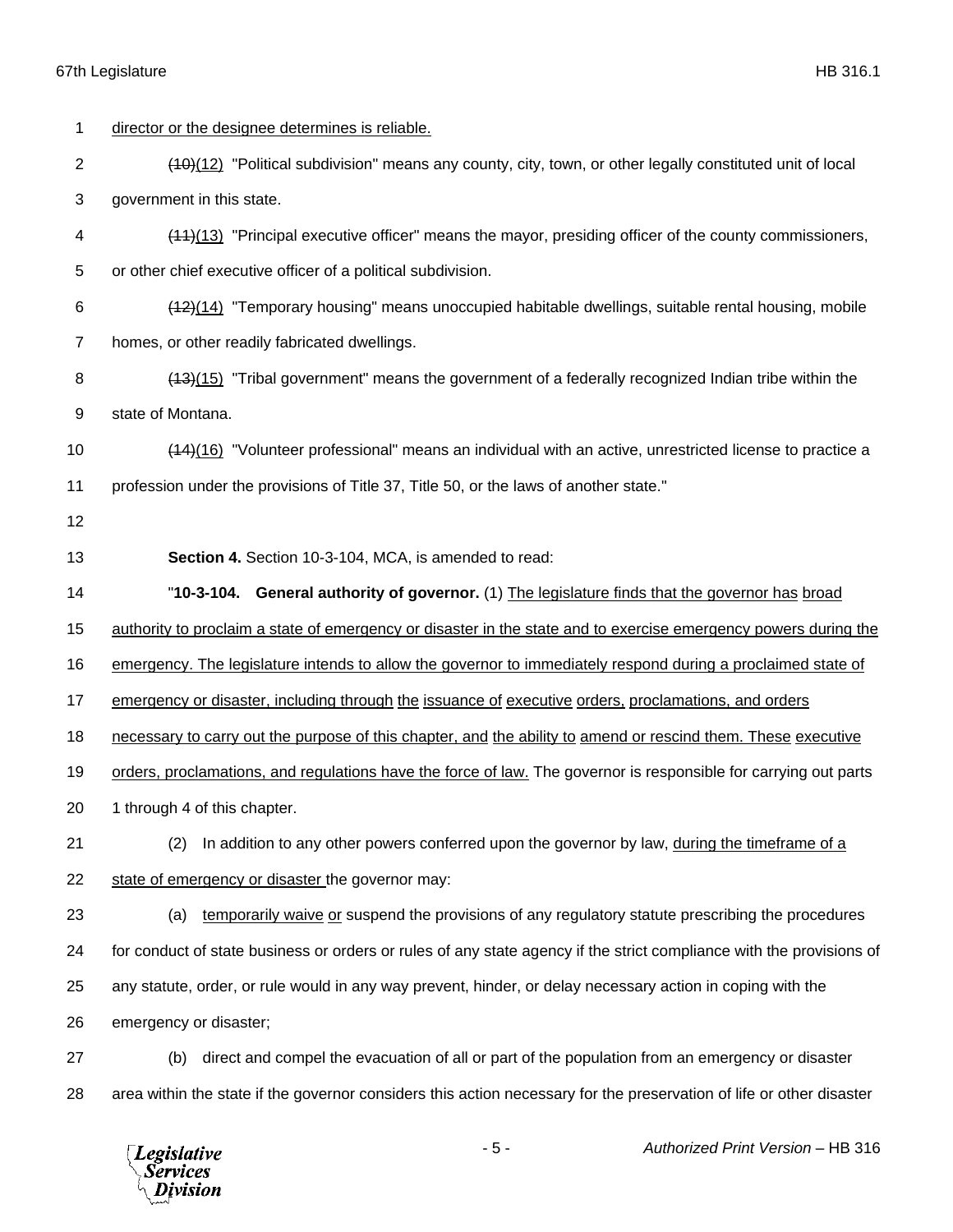| 1              | mitigation, response, or recovery;                                                                                   |
|----------------|----------------------------------------------------------------------------------------------------------------------|
| $\overline{2}$ | control ingress and egress to and from an incident or emergency or disaster area, the movement<br>(c)                |
| 3              | of persons within the area, and the occupancy of premises within the area;                                           |
| 4              | issue an executive order prohibiting a person from being on the public streets, in the public parks,<br>(d)          |
| 5              | or at any other public place during the hours declared by the governor to be a period of curfew;                     |
| 6              | issue an executive order prohibiting any number of persons, as designated by the governor, from<br>(e)               |
| $\overline{7}$ | assembling or gathering on the public streets, in the public parks, or at any other open areas of this state, either |
| 8              | public or private;                                                                                                   |
| 9              | issue an executive order suspending or limiting the dispensing of alcoholic beverages;<br>(f)                        |
| 10             | issue an executive order suspending or limiting the sale, purchase, or dispensing of other<br>(a)                    |
| 11             | commodities or goods, with the exception of firearms or ammunition, as the governor reasonably believes must         |
| 12             | be prohibited to help preserve and maintain life, health, property, or the public peace;                             |
| 13             | issue an executive order prohibiting the use of certain streets, highways, or public ways by the<br>(h)              |
| 14             | public;                                                                                                              |
| 15             | issue an executive order prohibiting activities the governor believes must be prohibited to help<br>(i)              |
|                |                                                                                                                      |
| 16             | preserve and maintain life, health, property, or the public peace;                                                   |
| 17             | use all available resources of state government and each political subdivision of the state as<br>(i)                |
| 18             | reasonably necessary to cope with the emergency or disaster;                                                         |
| 19             | transfer personnel or alter the functions of departments and agencies or units of them for the<br>(k)                |
| 20             | purpose of coping with the emergency or disaster;                                                                    |
| 21             | issue an executive order to compel the use or disclosure of protected health information; and                        |
| 22             | make provisions for the availability and use of temporary emergency housing.<br>(m)                                  |
| 23             | Under this section, the governor may issue executive orders, proclamations, and regulations and<br>(3)               |
| 24             | amend and rescind them during the timeframe of the state of emergency or disaster. All executive orders or           |
| 25             | proclamations declaring or terminating a state of emergency or disaster must indicate the nature of the              |
| 26             | emergency or disaster, the area threatened, and the conditions that have brought about the declaration or that       |
| 27             | make possible termination of the state of emergency or disaster.                                                     |

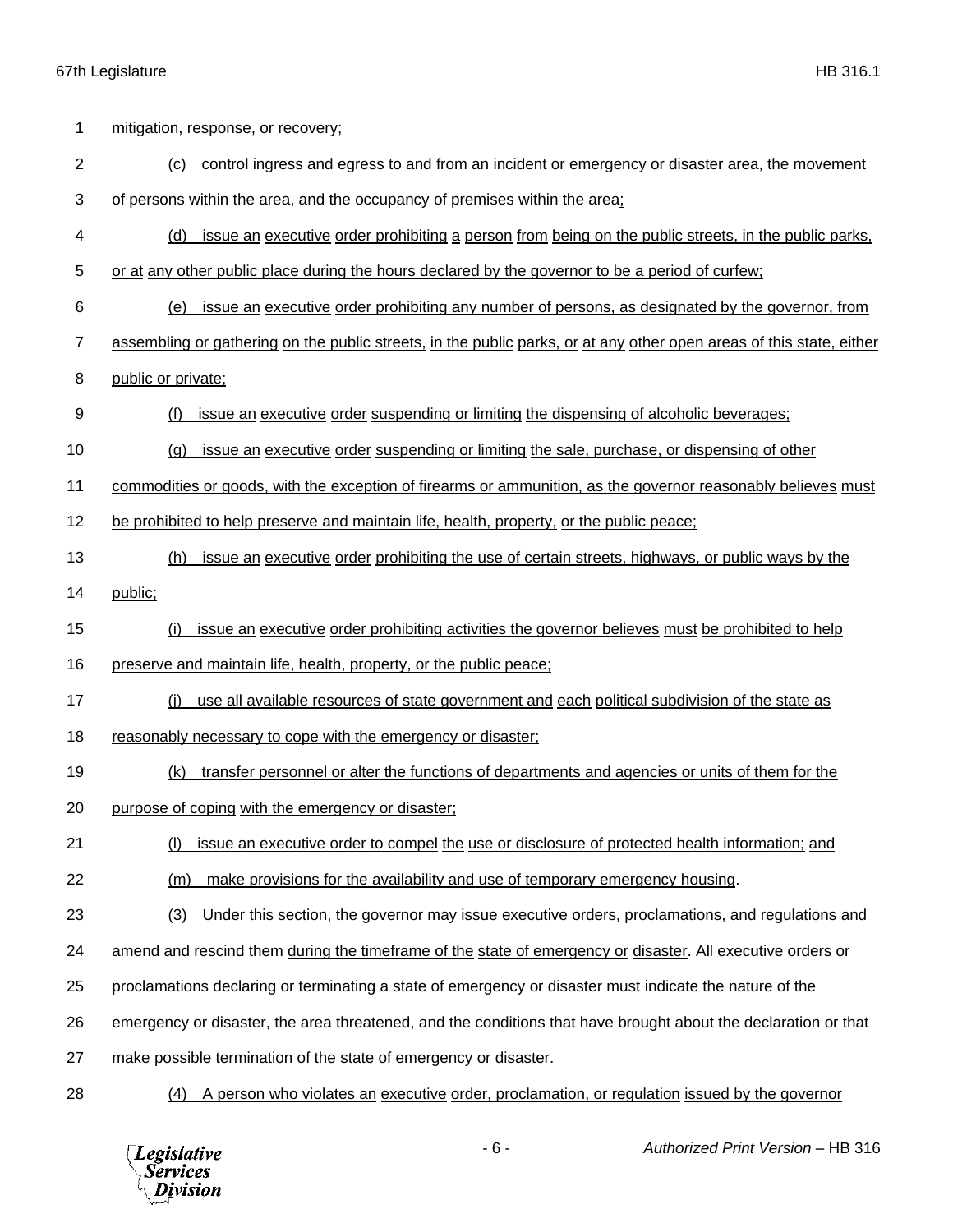| 1              | during a state of emergency or disaster is guilty of a misdemeanor."                                                  |
|----------------|-----------------------------------------------------------------------------------------------------------------------|
| $\overline{2}$ |                                                                                                                       |
| 3              | Section 5. Section 10-3-114, MCA, is amended to read:                                                                 |
| 4              | "10-3-114. Confiscation of firearm by government prohibited -- private right of action -- costs                       |
| 5              | and expenses. (1) Following a declaration of an emergency or disaster pursuant to this chapter, the governor,         |
| 6              | a peace officer, or other person acting or purporting to act on behalf of the state or a political subdivision of the |
| $\overline{7}$ | state may not take a confiscation action or impose restrictions on the lawful possession, transfer, sale,             |
| 8              | transport, storage, display, or use of firearms or ammunition.                                                        |
| 9              | After a violation of subsection (1) has occurred, the party injured by a confiscation action may<br>(2)               |
| 10             | bring an action for damages in a court having jurisdiction.                                                           |
| 11             | A party awarded damages pursuant to this section must also be awarded the party's costs and<br>(3)                    |
| 12             | expenses in bringing the action, including reasonable attorney fees.                                                  |
| 13             | (a) As used in this section, "confiscation action" means the intentional deprivation by a person in<br>(4)            |
| 14             | Montana of a privately owned firearm.                                                                                 |
| 15             | The term does not include the taking of a firearm from a person:<br>(b)                                               |
| 16             | in self-defense;<br>(i)                                                                                               |
| 17             | possessing a firearm while the person is committing a felony or misdemeanor; or<br>(ii)                               |
| 18             | (iii) who may not lawfully possess the firearm because of a prior criminal conviction."                               |
| 19             |                                                                                                                       |
| 20             | Section 6. Section 10-3-302, MCA, is amended to read:                                                                 |
| 21             | <b>Declaration of emergency -- effect and termination.</b> (1) A state of emergency may be<br>"10-3-302.              |
| 22             | declared by the governor when the governor determines that an emergency as defined in 10-3-103 exists.                |
| 23             | An executive order or proclamation of a state of emergency activates the emergency response<br>(2)                    |
| 24             | and disaster preparation aspects of the state disaster and emergency plan and program applicable to the               |
| 25             | political subdivision or area and is authority for the deployment and use of any forces to which the plans apply      |
| 26             | and for the distribution and use of any supplies, equipment, and materials and facilities assembled, stockpiled,      |
| 27             | or arranged to be made available pursuant to parts 1 through 4 of this chapter or any other provision of law          |
| 28             | pertaining to disasters and disaster-related emergencies. An executive order or proclamation may authorize the        |

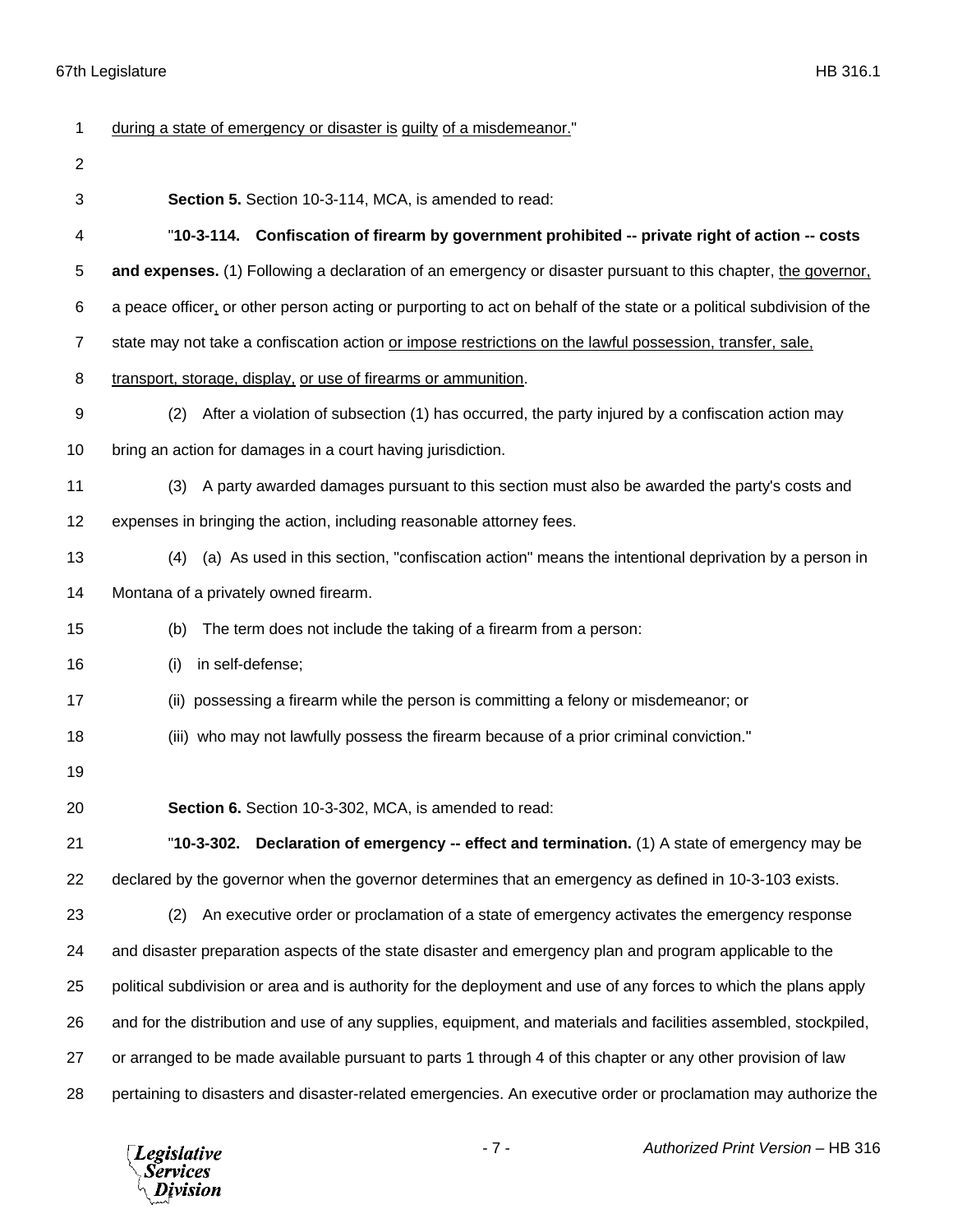practice of disaster medicine. The provisions of 10-3-110 do not apply to the state of emergency unless the order or proclamation includes a provision authorizing the practice of disaster medicine. (3) A state of emergency may not continue for longer than 30 days unless continuing conditions of the 4 state of emergency exist,. which must be determined by At any point after the initial 30-day period of a 5 declarationstate of an emergency by, the president legislature may terminate a state of the United States or emergency by a declaration of the legislature by joint resolution of continuing conditionsor by a poll of the members of the legislature as provided in [section 1]. The governor may not issue a new state of emergency 8 based on the same or substantially similar facts and circumstances if the legislature terminates the declaration." **Section 7.** Section 10-3-303, MCA, is amended to read: "**10-3-303. Declaration of disaster -- effect and termination.** (1) A state of disaster may be 12 declared by the governor when the governor determines that a disaster has occurred, without regard to whether a state of emergency was previously declared. (2) An executive order or proclamation of a state of disaster activates the disaster response and recovery aspects of the state disaster and emergency plan and program applicable to the political subdivision or area and is authority for the deployment and use of any forces to which the plans apply and for the distribution and use of any supplies, equipment, and materials and facilities assembled, stockpiled, or arranged to be made available pursuant to parts 1 through 4 of this chapter or any other provision of law pertaining to disaster and disaster-related emergencies. The executive order or proclamation may authorize the practice of disaster medicine. The provisions of 10-3-110 do not apply to the state of disaster unless the order or proclamation includes a provision authorizing the practice of disaster medicine. 22 (3) A state of disaster may not continue for longer than 45 terminates after 30 days unless continuing 23 conditions of the state of disaster exist, which must be determined by a declaration of a major disaster by the 24 president of the United States or by. At any point after the initial 30-day period of a state of disaster, the legislature may terminate a state of disaster by the declaration of the legislature by joint resolution or by a poll 26 of the members of the legislature as provided in [section 1] of continuing conditions of the state of disaster. The governor may not issue a new state of disaster based on the same or substantially similar facts and circumstances if the legislature terminates the declaration.



- 8 - *Authorized Print Version* – HB 316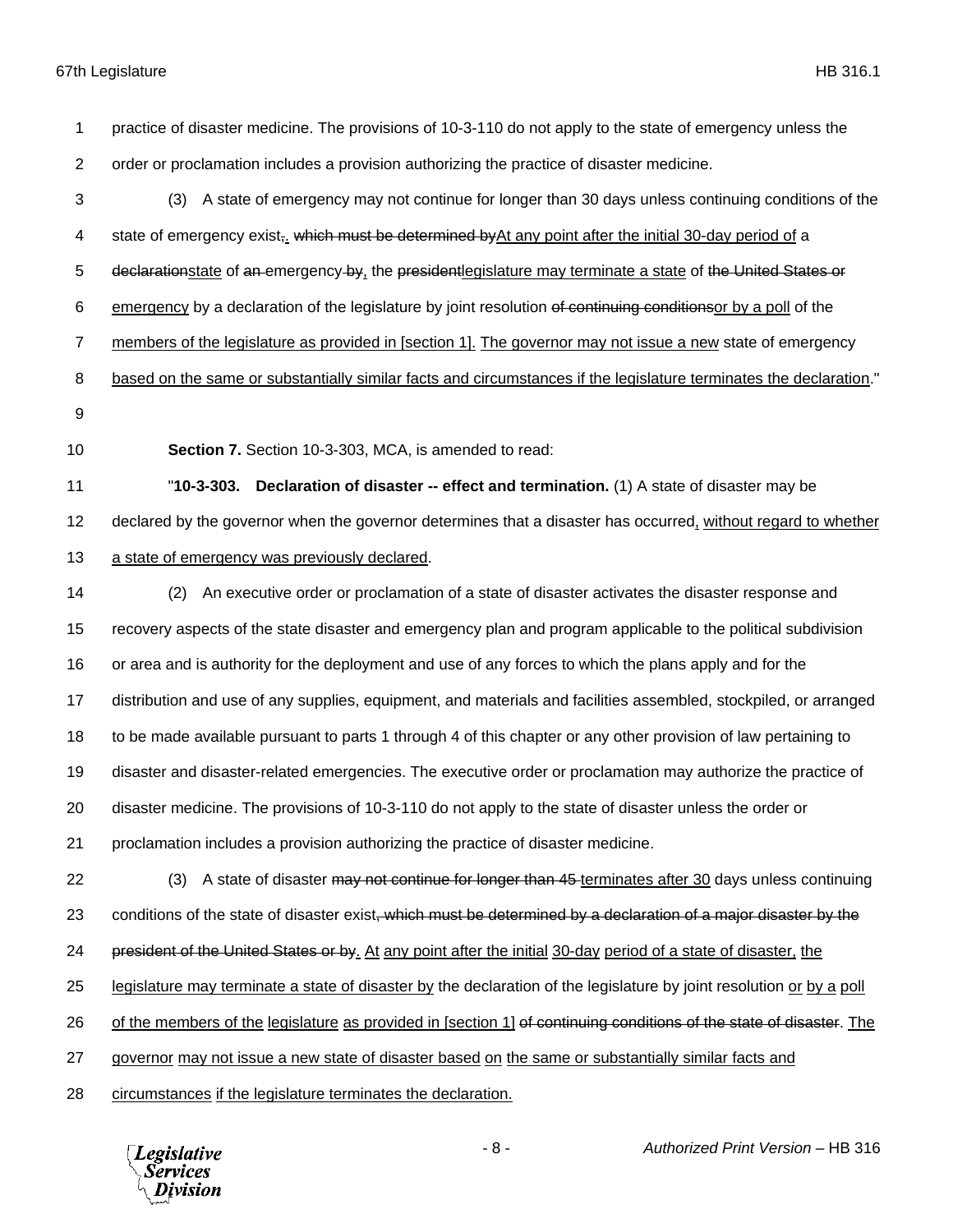| 1              | (4)                                        | The governor shall terminate a state of emergency or disaster when:                                              |
|----------------|--------------------------------------------|------------------------------------------------------------------------------------------------------------------|
| 2              | (a)                                        | the emergency or disaster has passed;                                                                            |
| 3              | (b)                                        | the emergency or disaster has been dealt with to the extent that emergency or disaster conditions                |
| 4              | no longer exist; or                        |                                                                                                                  |
| 5              | (c)                                        | at any time the legislature terminates the state of emergency or disaster by joint resolution or                 |
| 6              |                                            | through the polling process provided for in [section 1]. However, after termination of the state of emergency or |
| $\overline{7}$ |                                            | disaster, disaster and emergency services required as a result of the emergency or disaster may continue."       |
| 8              |                                            |                                                                                                                  |
| 9              |                                            | Section 8. Section 50-1-101, MCA, is amended to read:                                                            |
| 10             |                                            | "50-1-101. Definitions. Unless the context indicates otherwise, in chapter 2 and this chapter, the               |
| 11             |                                            | following definitions apply:                                                                                     |
| 12             | (1)                                        | "Communicable disease" means an illness because of a specific infectious agent or its toxic                      |
| 13             |                                            | products that arises through transmission of that agent or its products from an infected person, animal, or      |
| 14             |                                            | inanimate reservoir to a susceptible host. The transmission may occur either directly or indirectly through an   |
| 15             |                                            | intermediate plant or animal host, a transmitting entity, or the inanimate environment.                          |
| 16             | (2)                                        | "Condition of public health importance" means a disease, injury, or other condition that is                      |
| 17             |                                            | identifiable on an individual or community level and that can reasonably be expected to lead to adverse health   |
| 18             | effects in the community.                  |                                                                                                                  |
| 19             | (3)                                        | "Department" means the department of public health and human services provided for in 2-15-                      |
| 20             | 2201.                                      |                                                                                                                  |
| 21             | (4)                                        | "Inanimate reservoir" means soil, a substance, or a combination of soil and a substance:                         |
| 22             | (a)                                        | in which an infectious agent normally lives and multiplies;                                                      |
| 23             | (b)                                        | on which an infectious agent depends primarily for survival; and                                                 |
| 24             | (c)                                        | where an infectious agent reproduces in a manner that allows the infectious agent to be                          |
| 25             |                                            | transmitted to a susceptible host.                                                                               |
| 26             | (5)                                        | "Institutional controls" means legal or regulatory mechanisms designed to protect public health                  |
| 27             | and safety that:                           |                                                                                                                  |
| 28             | (a)                                        | limit access to or limit or condition the use of environmentally contaminated property or media;                 |
|                | <b>Legislative</b><br>Services<br>Division | Authorized Print Version - HB 316<br>$-9-$                                                                       |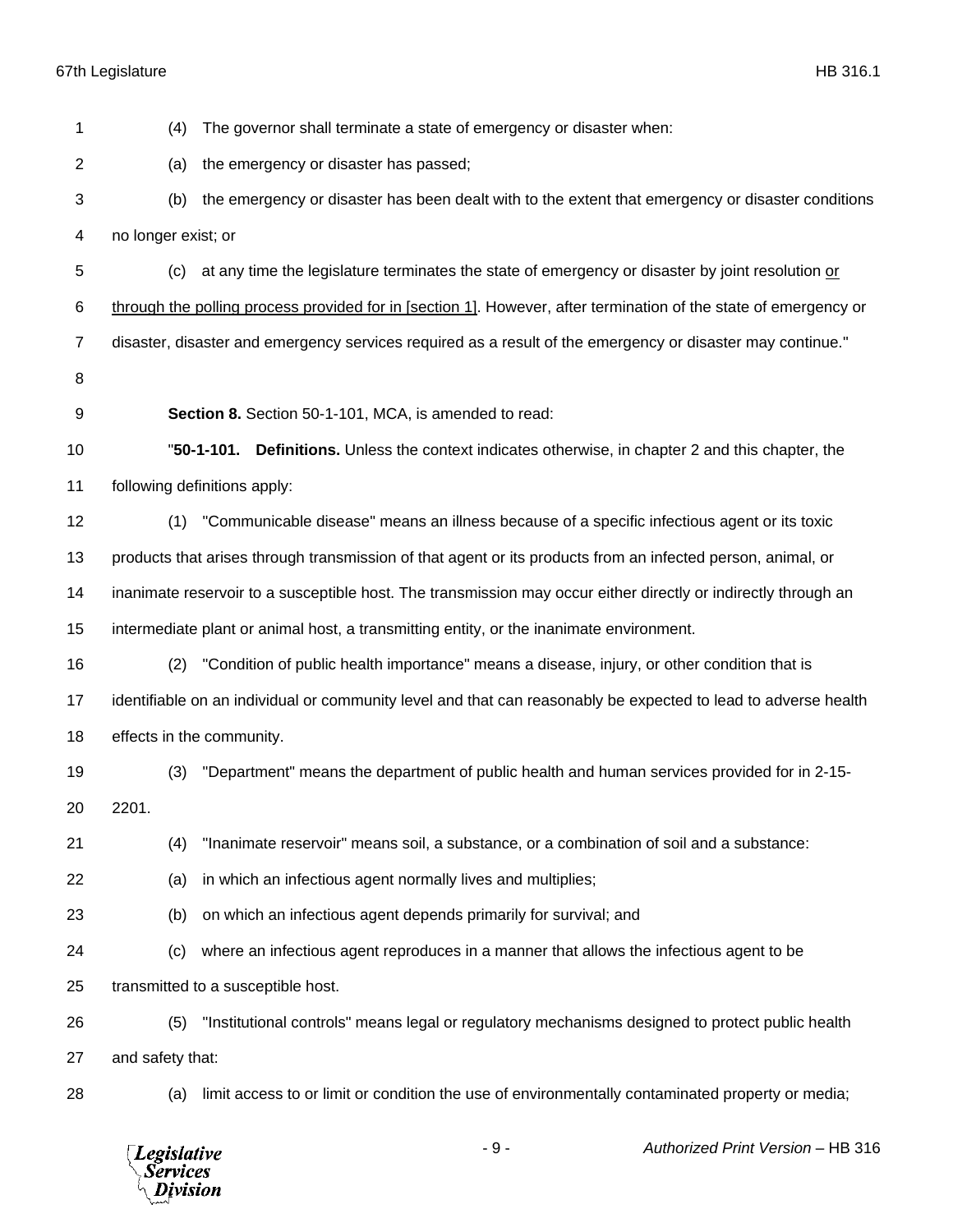(b) provide for the protection or preservation of environmental cleanup measures; or (c) inform the public that property or media is or may be environmentally contaminated. (6) "Isolation" means the physical separation and confinement of an individual or groups of individuals who are infected or reasonably believed to be infected with a communicable disease or possibly communicable disease from nonisolated individuals to prevent or limit the transmission of the communicable disease to nonisolated individuals. (7) "Local board of health" or "local board" means a county, city, city-county, or district board of health as described in 50-2-104, 50-2-105, 50-2-106, or 50-2-107. (8) "Local governing body" or "governing body" means: (a) the board of county commissioners that oversees a county local board of health; (b) the elected governing body of a city that oversees a city local board of health; or (c) the entity identified as the governing body as established in the bylaws, interlocal agreement, or memorandum of understanding creating a city-county local board of health or a local district board of health.  $\left(8\right)(9)$  "Local health officer" means a county, city, city-county, or district health officer appointed by a local board of health. With regard to the exercise of the duties and authorities of a local health officer, the term may include an authorized representative of the local health officer.  $\left(\frac{9}{10}\right)$  "Local public health agency" means an organization operated by a local government in the state, including local boards of health or local health officers, that principally acts to protect or preserve the public health.  $(40)(11)$  "Physician" has the meaning provided in 37-3-102. (11)(12) "Public health services and functions" means those services and functions necessary to promote the conditions in which the population can be healthy and safe, including: (a) population-based or individual efforts primarily aimed at the prevention of injury, disease, or premature mortality; or (b) the promotion of health in the community, such as assessing the health needs and status of the community through public health surveillance and epidemiological research, developing public health policy, and responding to public health needs and emergencies. 28 (12)(13) "Public health system" means state and local public health agencies and their public and

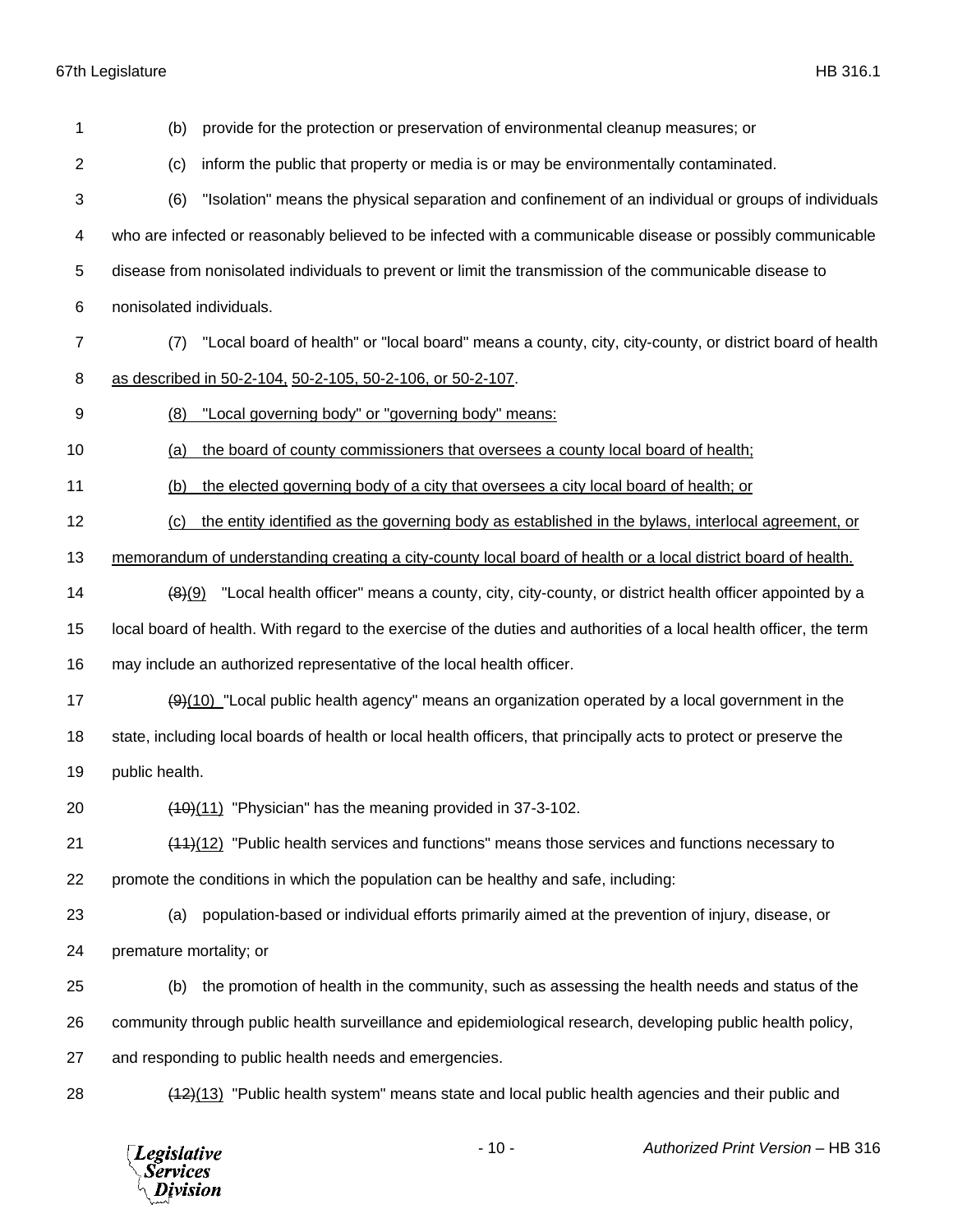| 1              | private sector partners.                                                                                              |  |
|----------------|-----------------------------------------------------------------------------------------------------------------------|--|
| $\overline{2}$ | $(13)(14)$ "Quarantine" means the physical separation and confinement of an individual or groups of                   |  |
| 3              | individuals who are or may have been exposed to a communicable disease or possibly communicable disease               |  |
| 4              | and who do not show signs or symptoms of a communicable disease from nonquarantined individuals to                    |  |
| 5              | prevent or limit the transmission of the communicable disease to nonquarantined individuals.                          |  |
| 6              | (44)(15) "Screening" means diagnostic or investigative analysis or medical procedures that determine                  |  |
| 7              | the presence or absence of or exposure to a condition of public health importance or the condition's precursor        |  |
| 8              | in an individual.                                                                                                     |  |
| 9              | $(15)(16)$ "Testing" has the same meaning as screening."                                                              |  |
| 10             |                                                                                                                       |  |
| 11             | Section 9. Section 50-2-116, MCA, is amended to read:                                                                 |  |
| 12             | "50-2-116. Powers and duties of local boards of health. (1) In order to carry out the purposes of                     |  |
| 13             | the public health system, in collaboration with federal, state, and local partners, each local board of health shall: |  |
| 14             | appoint and fix the salary of a local health officer who is:<br>(a)                                                   |  |
| 15             | a physician;<br>(i)                                                                                                   |  |
| 16             | a person with a master's degree in public health; or<br>(ii)                                                          |  |
| 17             | (iii) a person with equivalent education and experience, as determined by the department;                             |  |
| 18             | elect a presiding officer and other necessary officers;<br>(b)                                                        |  |
| 19             | employ qualified staff;<br>(c)                                                                                        |  |
| 20             | (d) adopt bylaws to govern meetings;                                                                                  |  |
| 21             | hold regular meetings at least quarterly and hold special meetings as necessary;<br>(e)                               |  |
| 22             | identify, assess, prevent, and ameliorate conditions of public health importance through:<br>(f)                      |  |
| 23             | (i)<br>epidemiological tracking and investigation;                                                                    |  |
| 24             | screening and testing;<br>(ii)                                                                                        |  |
| 25             | isolation and quarantine measures;<br>(iii)                                                                           |  |
| 26             | diagnosis, treatment, and case management;<br>(iv)                                                                    |  |
| 27             | abatement of public health nuisances;<br>(v)                                                                          |  |
| 28             | (vi) inspections;                                                                                                     |  |

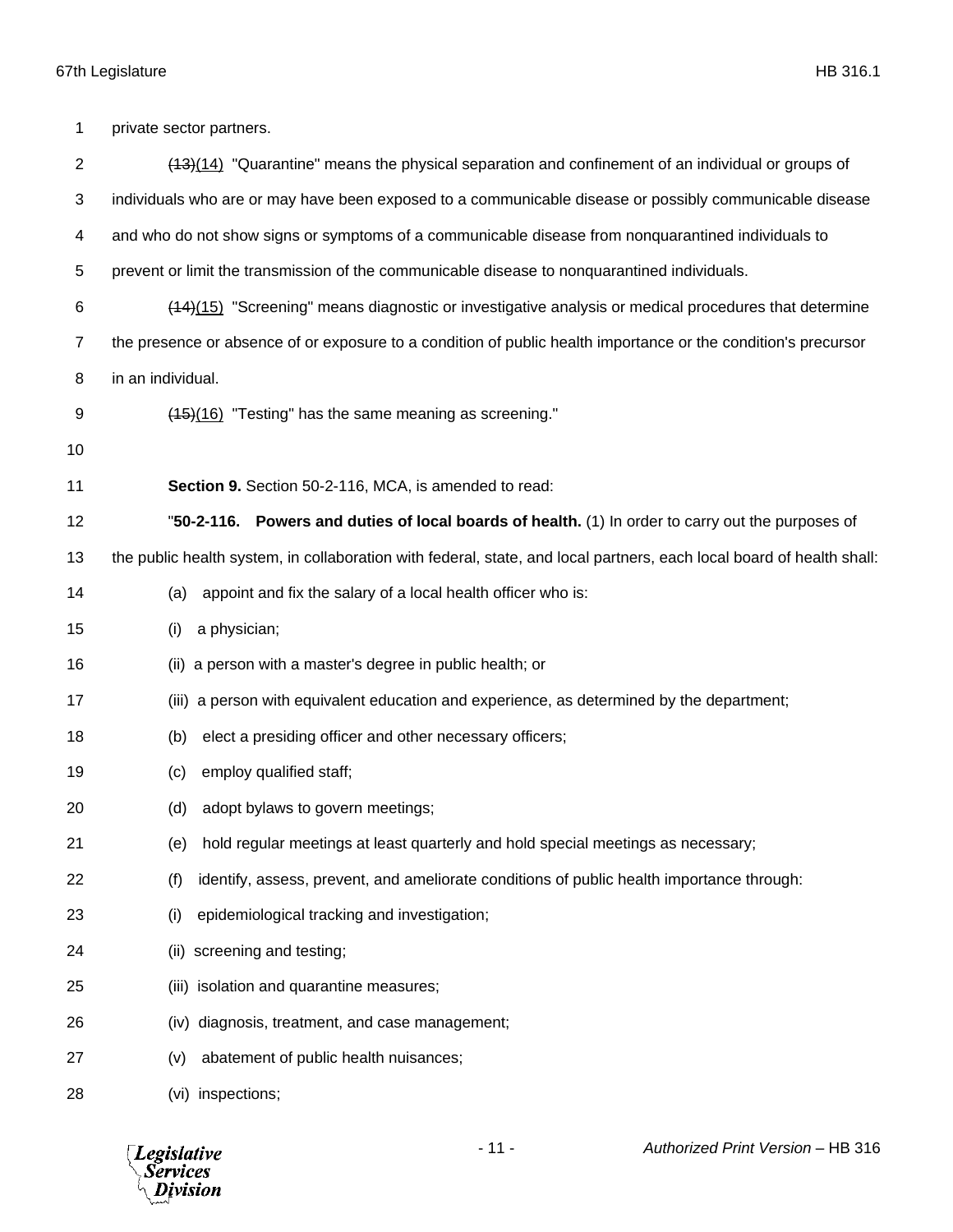(vii) collecting and maintaining health information; (viii) education and training of health professionals; or (ix) other public health measures as allowed by law; (g) protect the public from the introduction and spread of communicable disease or other conditions of public health importance, including through actions to ensure the removal of filth or other contaminants that might cause disease or adversely affect public health; (h) supervise or make inspections for conditions of public health importance and issue written orders for compliance or for correction, destruction, or removal of the conditions; (i) bring and pursue actions and issue orders necessary to abate, restrain, or prosecute the violation of public health laws, rules, and local regulations; (j) identify to the department an administrative liaison for public health. The liaison must be the local health officer in jurisdictions that employ a full-time local health officer. In jurisdictions that do not employ a full-

 time local health officer, the liaison must be the highest ranking public health professional employed by the jurisdiction.

 (k) subject to the provisions of 50-2-130, adopt necessary regulations that are not less stringent than state standards for the control and disposal of sewage from private and public buildings and facilities that are not regulated by Title 75, chapter 6, or Title 76, chapter 4. The regulations must describe standards for granting variances from the minimum requirements that are identical to standards promulgated by the board of environmental review and must provide for appeal of variance decisions to the department as required by 75-5- 305. If the local board of health regulates or permits water well drilling, the regulations must prohibit the drilling of a well if the well isolation zone, as defined in 76-4-102, encroaches onto adjacent private property without the authorization of the private property owner.

(2) Local boards of health may:

 (a) accept and spend funds received from a federal agency, the state, a school district, or other persons or entities;

 (b) adopt necessary fees to administer regulations for the control and disposal of sewage from private and public buildings and facilities;

(c) adopt regulations that do not conflict with 50-50-126 or rules adopted by the department:

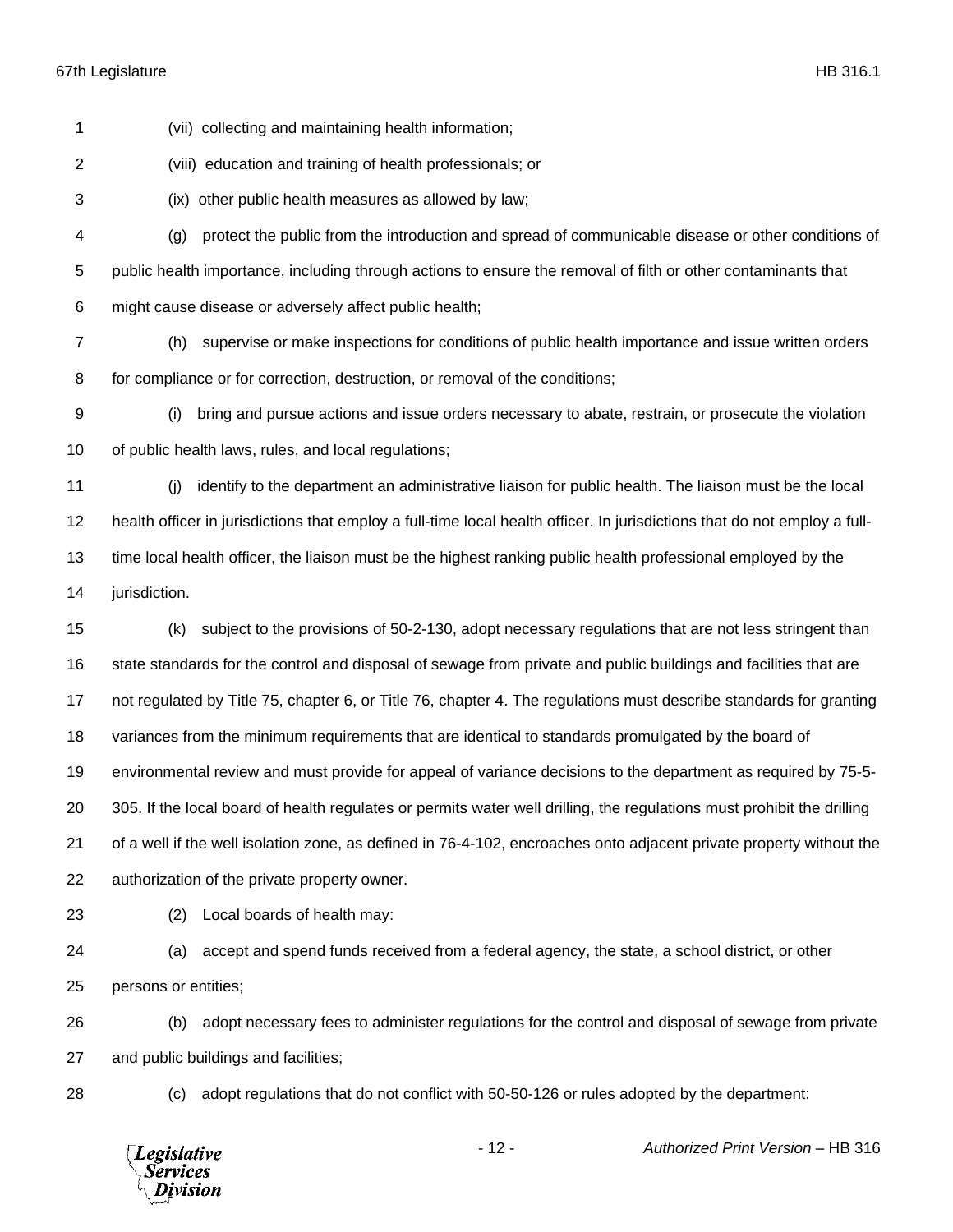(i) for the control of communicable diseases; (ii) for the removal of filth that might cause disease or adversely affect public health; (iii) subject to the provisions of 50-2-130, for sanitation in public and private buildings and facilities that affects public health and for the maintenance of sewage treatment systems that do not discharge effluent directly into state water and that are not required to have an operating permit as required by rules adopted under 75-5-401; (iv) subject to the provisions of 50-2-130 and Title 50, chapter 48, for tattooing and body-piercing establishments and that are not less stringent than state standards for tattooing and body-piercing establishments; (v) for the establishment of institutional controls that have been selected or approved by the: (A) United States environmental protection agency as part of a remedy for a facility under the federal Comprehensive Environmental Response, Compensation, and Liability Act of 1980, 42 U.S.C. 9601, et seq.; or (B) department of environmental quality as part of a remedy for a facility under the Montana Comprehensive Environmental Cleanup and Responsibility Act, Title 75, chapter 10, part 7; and (vi) to implement the public health laws; and (d) promote cooperation and formal collaborative agreements between the local board of health and tribes, tribal organizations, and the Indian health service regarding public health planning, priority setting, information and data sharing, reporting, resource allocation, service delivery, jurisdiction, and other matters addressed in this title. (3) A local board of health may provide, implement, facilitate, or encourage other public health services and functions as considered reasonable and necessary. (4) (a) Subject to subsection (4)(b), a directive, mandate, or order issued by a local board of health: (i) pursuant to subsection (1)(f)(iii), 1(f)(ix), or (1)(i) if issued to address a public health emergency, remains in effect for 30 days; or (ii) in response to a declaration of emergency or disaster by the governor as provided in 10-3-302 and 10-3-303 or by the principal executive officer of a political subdivision as provided in 10-3-402 and 10-3-403 remains in effect for 30 days. (b) The majority of the governing body may amend, rescind, or otherwise change the directive,

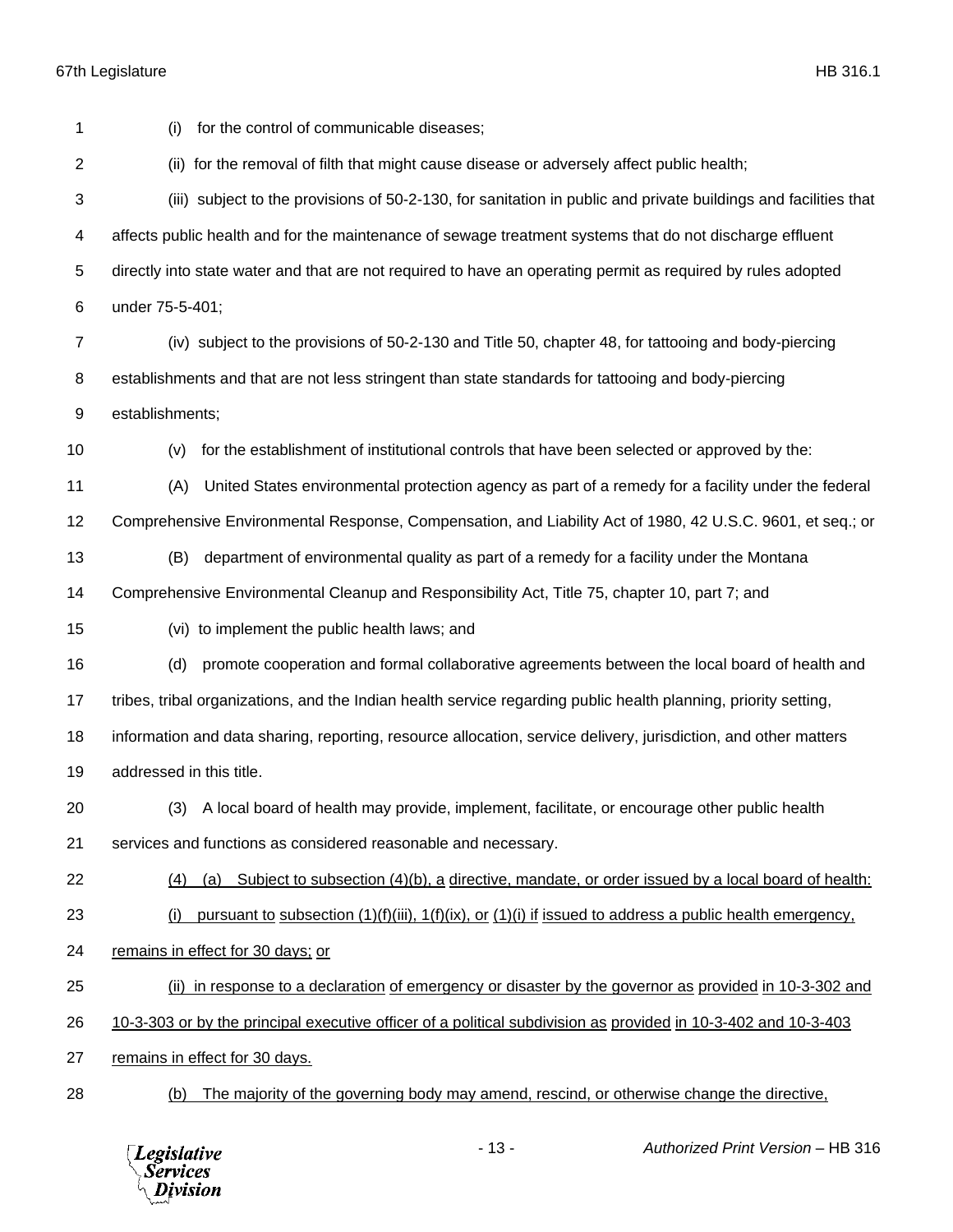| 1  | mandate, or order before an appeal may be filed pursuant to subsection (4)(c) or in the absence of an appeal          |
|----|-----------------------------------------------------------------------------------------------------------------------|
| 2  | under subsection (4)(c).                                                                                              |
| 3  | At any point after the initial 30-day period following issuance of a directive, mandate, or order<br>(C)              |
| 4  | made pursuant to subsection (4)(a), a person or entity impacted by a directive, mandate, or order under               |
| 5  | subsection $(4)(a)$ may appeal the decision to the local governing body on a form promulgated by the governing        |
| 6  | body. The governing body shall hear the appeal and render a written decision within 7 business days of the            |
| 7  | appeal."                                                                                                              |
| 8  |                                                                                                                       |
| 9  | Section 10. Section 50-2-118, MCA, is amended to read:                                                                |
| 10 | "50-2-118. Powers and duties of local health officers. (1) In order to carry out the purpose of the                   |
| 11 | public health system, in collaboration with federal, state, and local partners, local health officers or their        |
| 12 | authorized representatives shall:                                                                                     |
| 13 | make inspections for conditions of public health importance and issue written orders for<br>$\frac{(4)(a)}{b}$        |
| 14 | compliance or for correction, destruction, or removal of the condition;                                               |
| 15 | $\frac{2}{2}$ take steps to limit contact between people in order to protect the public health from imminent          |
| 16 | threats, including but not limited to ordering the closure of buildings or facilities where people congregate and     |
| 17 | canceling events;                                                                                                     |
| 18 | report communicable diseases to the department as required by rule;<br>$\frac{(3)(c)}{c}$                             |
| 19 | establish and maintain quarantine and isolation measures as adopted by the local board of<br>(4)(d)                   |
| 20 | health; and                                                                                                           |
| 21 | pursue action with the appropriate court if this chapter or rules adopted by the local board or<br><del>(5)</del> (e) |
| 22 | department under this chapter are violated.                                                                           |
| 23 | (a) Subject to subsection (2)(b), a directive, mandate, or order issued by a local health officer:<br>(2)             |
| 24 | pursuant to subsections (1)(b), (1)(d), or (1)(e), remains in effect for 30 days; or<br>(i)                           |
| 25 | (ii) in response to a declaration of emergency or disaster by the governor as allowed in 10-3-302 and                 |
| 26 | 10-3-303 or by the principal executive officer of a political subdivision as allowed in 10-3-402 and 10-3-403         |
| 27 | remains in effect for 30 days.                                                                                        |
| 28 | In order to remain in effect for longer than 30 days, the local board that hired or oversees the<br>(b)               |